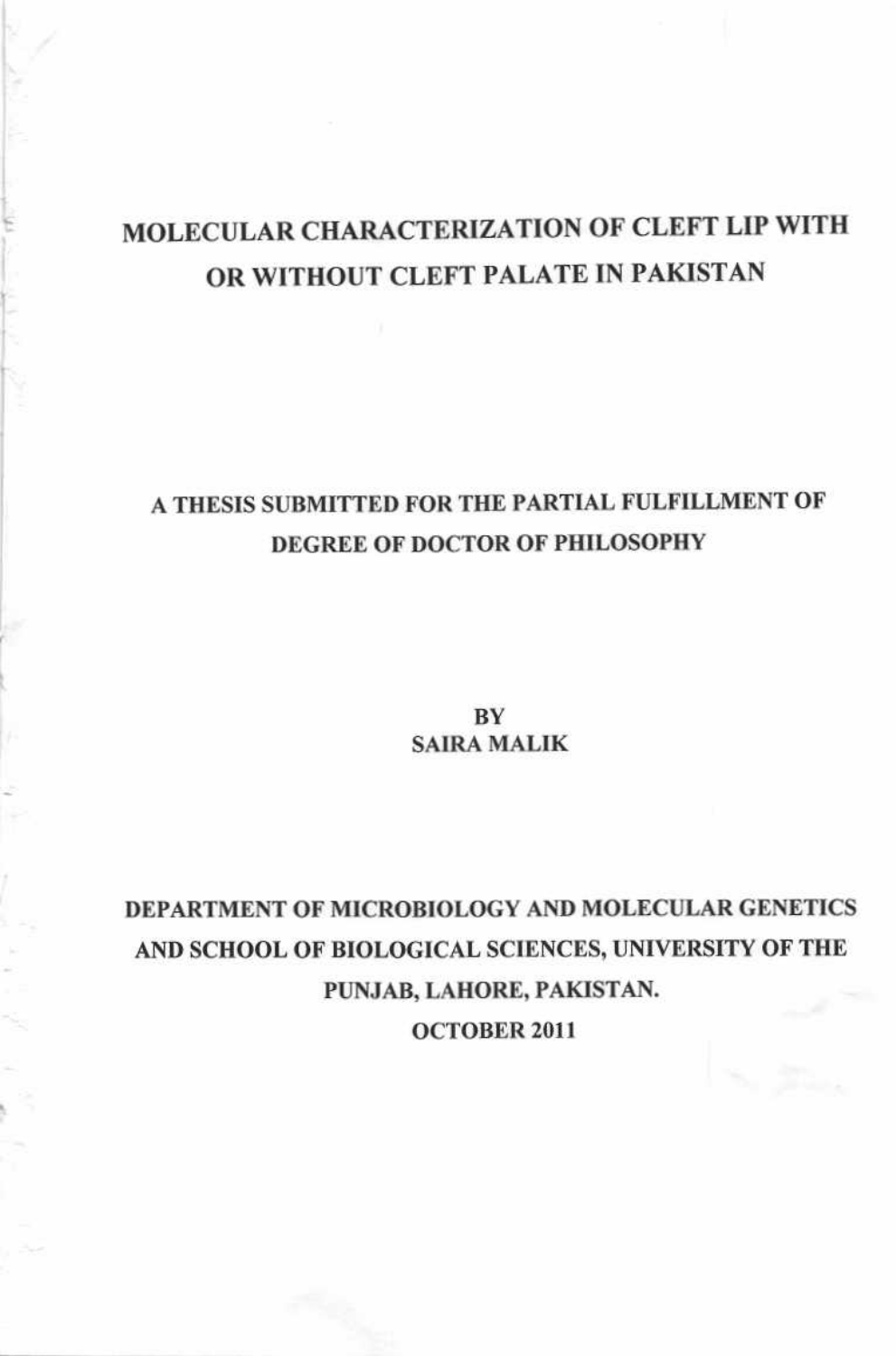Supervisor:

Sadaf Naz

DR. SADAF NAZ Assistant Professor, School of Biological Sciences, University of the Punjab, Lahore, Pakistan

Co-Supervisor:

DR. SHAHIDA HASNAIN Director, School of Biological Sciences, University of the Punjab, Lahore, Pakistan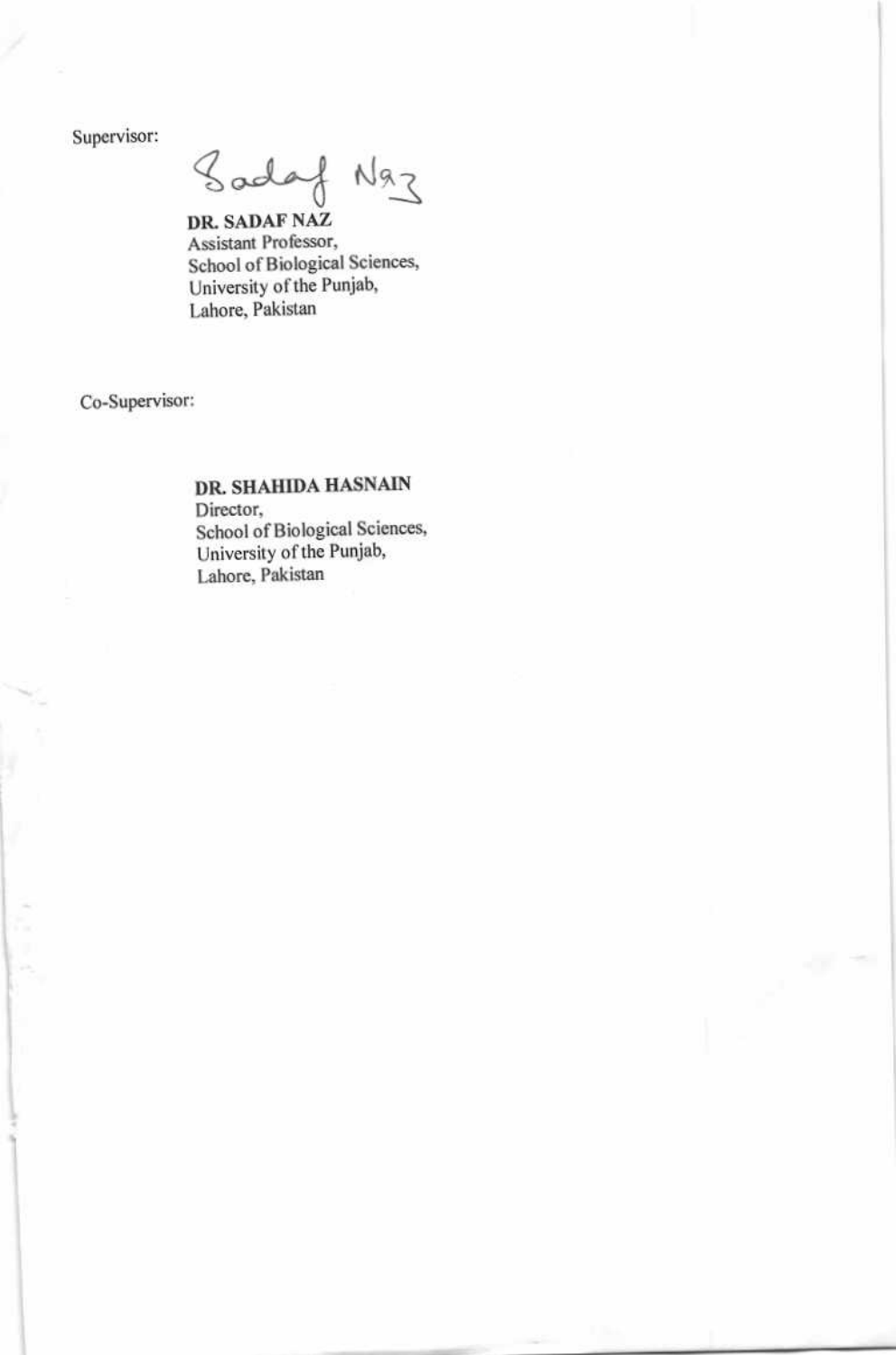Dedicated to the Prophet Muhammad (Peace be upon Him)

f.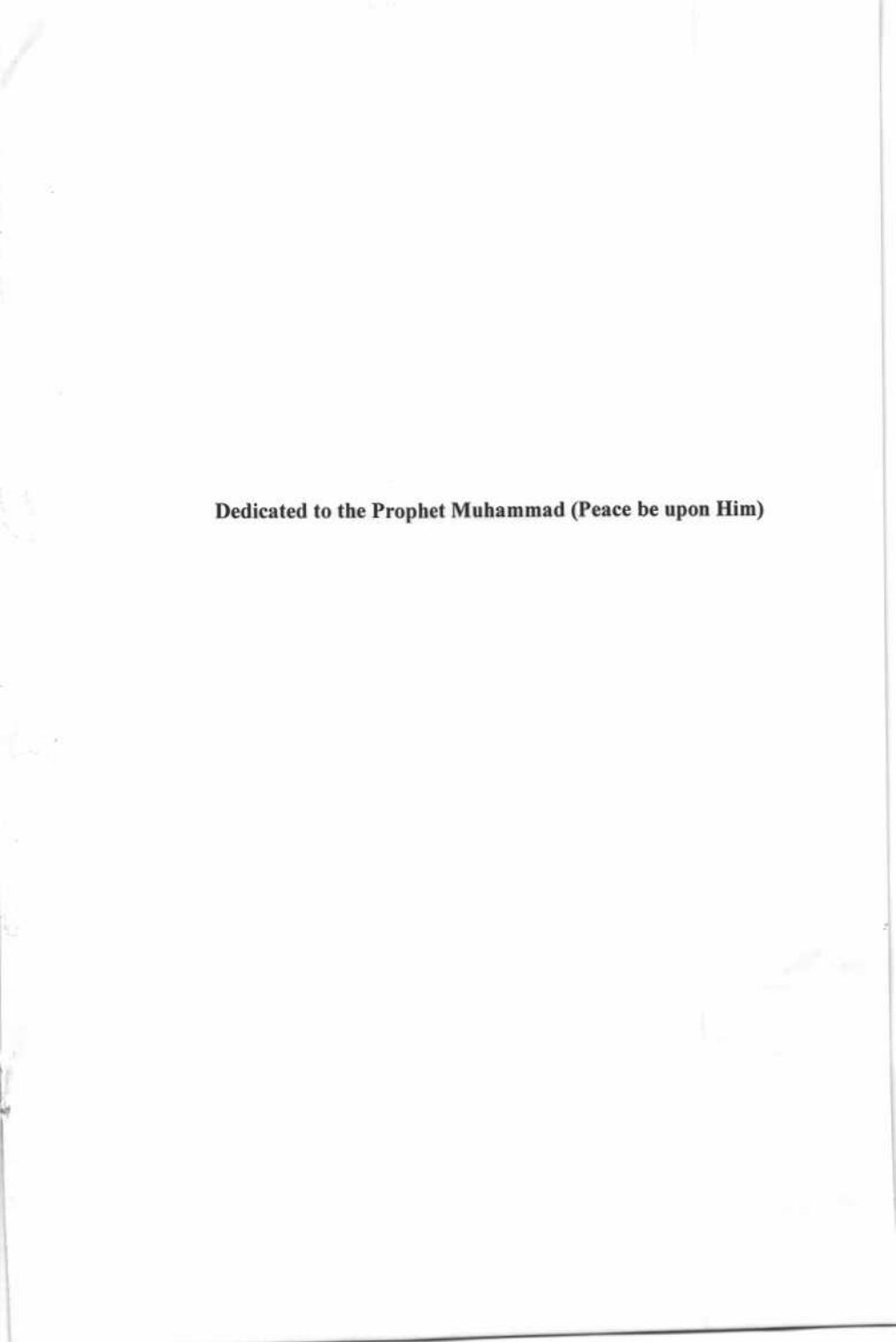# **TABLE OF CONTENTS**

|                                                              | Page No.       |
|--------------------------------------------------------------|----------------|
| <b>LIST OF ABBREVIATIONS</b>                                 | i-iii          |
| <b>LIST OF TABLES</b>                                        | iv-v           |
| <b>LIST OF FIGURES</b>                                       | vi-viii        |
| <b>ACKNOWLEDGEMENTS</b>                                      | ix-x           |
| <b>ABSTRACT</b>                                              | xi-xii         |
| <b>CHAPTER 1 INTRODUCTION</b>                                | $1 - 26$       |
| Normal Lip and Palate development                            | $\overline{4}$ |
| Classification of Orofacial clefts                           | $4 - 5$        |
| Prevalence                                                   | $5 - 6$        |
| Pakistan's Geography, Demography, and the prevalence of CL/P | $6 - 8$        |
| Problems Associated with CL/P                                | 8              |
| Causes of Non-syndromic CL/P                                 | $8-9$          |
| Risk of CL/P                                                 | $9 - 11$       |
| IRF6 and CL/P (Literature review)                            | $11 - 22$      |
| Other genes in CL/P                                          | $22 - 25$      |
| <b>CHAPTER 2 MATERIALS AND METHODS</b>                       | $27 - 55$      |
| IRB Approvals and Informed consent                           | 27             |
| History and Clinical Examination                             | $27 - 28$      |
| Study subjects and the criteria of selection                 | 28-30          |
| <b>Blood</b> collection                                      | 30             |
| Saliva collection                                            | 31             |
| Genomic DNA extraction                                       | $31 - 32$      |
| <b>DNA Dilutions</b>                                         | 32             |
| Primer Designing                                             | 32-35          |
| Polymerase Chain Reaction (PCR)                              | $35 - 43$      |
| Agarose Gel Electrophoresis                                  | 43             |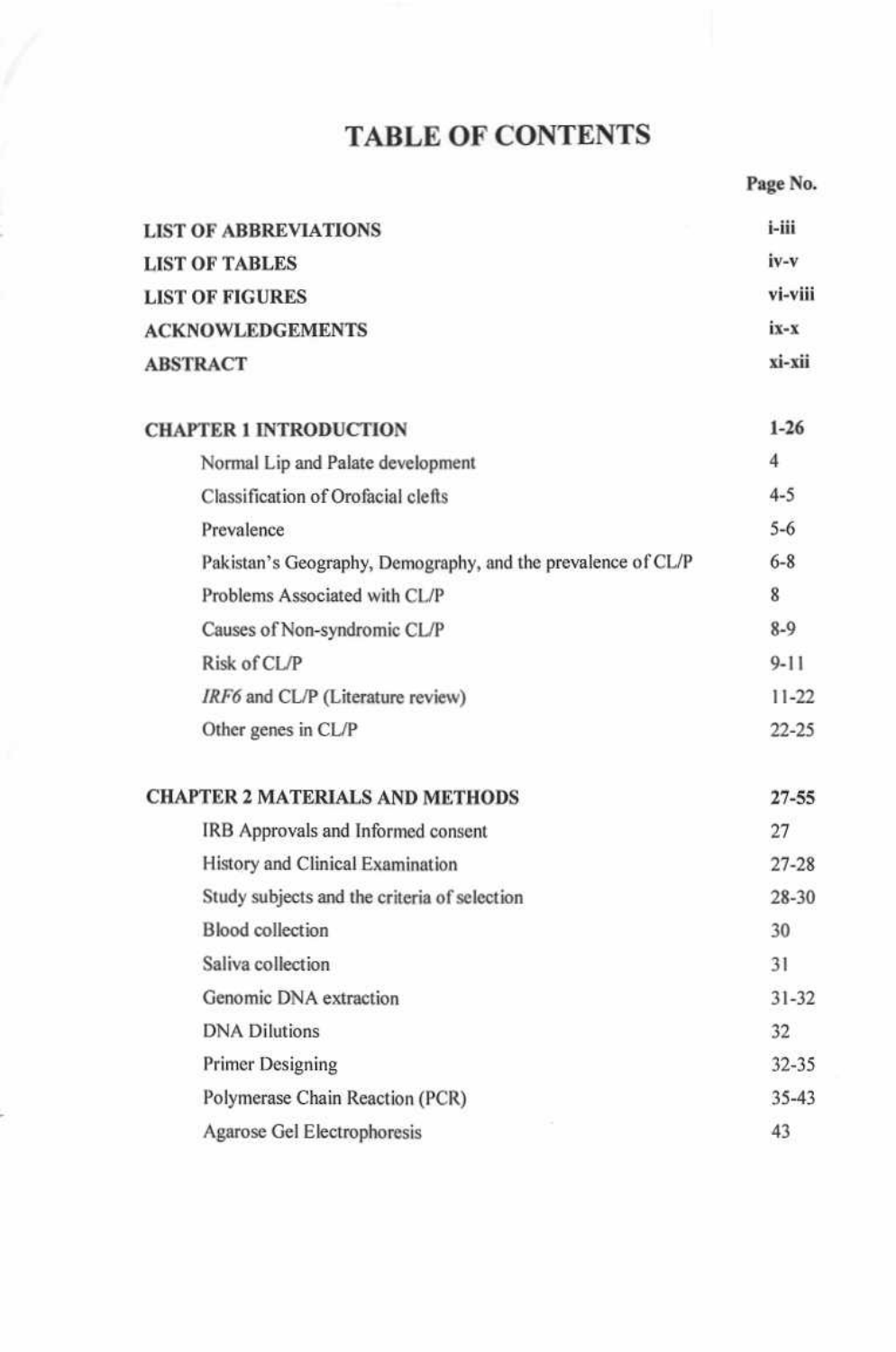| <b>DNA</b> Sequencing                                   | $43 - 44$   |
|---------------------------------------------------------|-------------|
| T/A Cloning                                             | 44-46       |
| Microsatellite Amplification and Haplotype analysis     | 46-48       |
| Fast silver staining method                             | 48          |
| Analysis of VWS patients                                | 48-49       |
| Analysis of IRF6 association study                      | 49-55       |
| Analysis of large consanguineous families               | 55          |
| <b>CHAPTER 3 RESULTS</b>                                | 56-126      |
| Frequency of VWS in Pakistan                            | 56          |
| Novel mutations in IRF6 gene                            | 56-70       |
| Known mutations identified in IRF6 gene                 | 70-78       |
| Other VWS families with or without mutation             | 78-83       |
| <b>IRF6</b> Association studies                         | 83-93       |
| IRF6 Association studies in trios                       | $93 - 100$  |
| Case-control studies                                    | 100-118     |
| Analysis of large consanguineous families               | 118-126     |
| <b>CHAPTER 4 DISCUSSION</b>                             | 127-148     |
| Phenotypes in VWS individuals                           | 127-134     |
| Frequency of VWS in Pakistan                            | 134         |
| Sex ratios of VWS in Pakistan                           | 134         |
| Mutations of IRF6 in VWS individuals from Pakistan      | $135 - 141$ |
| <b>IRF6</b> Association studies                         | $141 - 146$ |
| Non-syndromic CL/P in consanguineous Pakistani families | 146-148     |
| <b>REFERENCES</b>                                       | 149-163     |
| <b>APPENDIX</b>                                         | 164-167     |
| <b>PUBLICATIONS</b>                                     |             |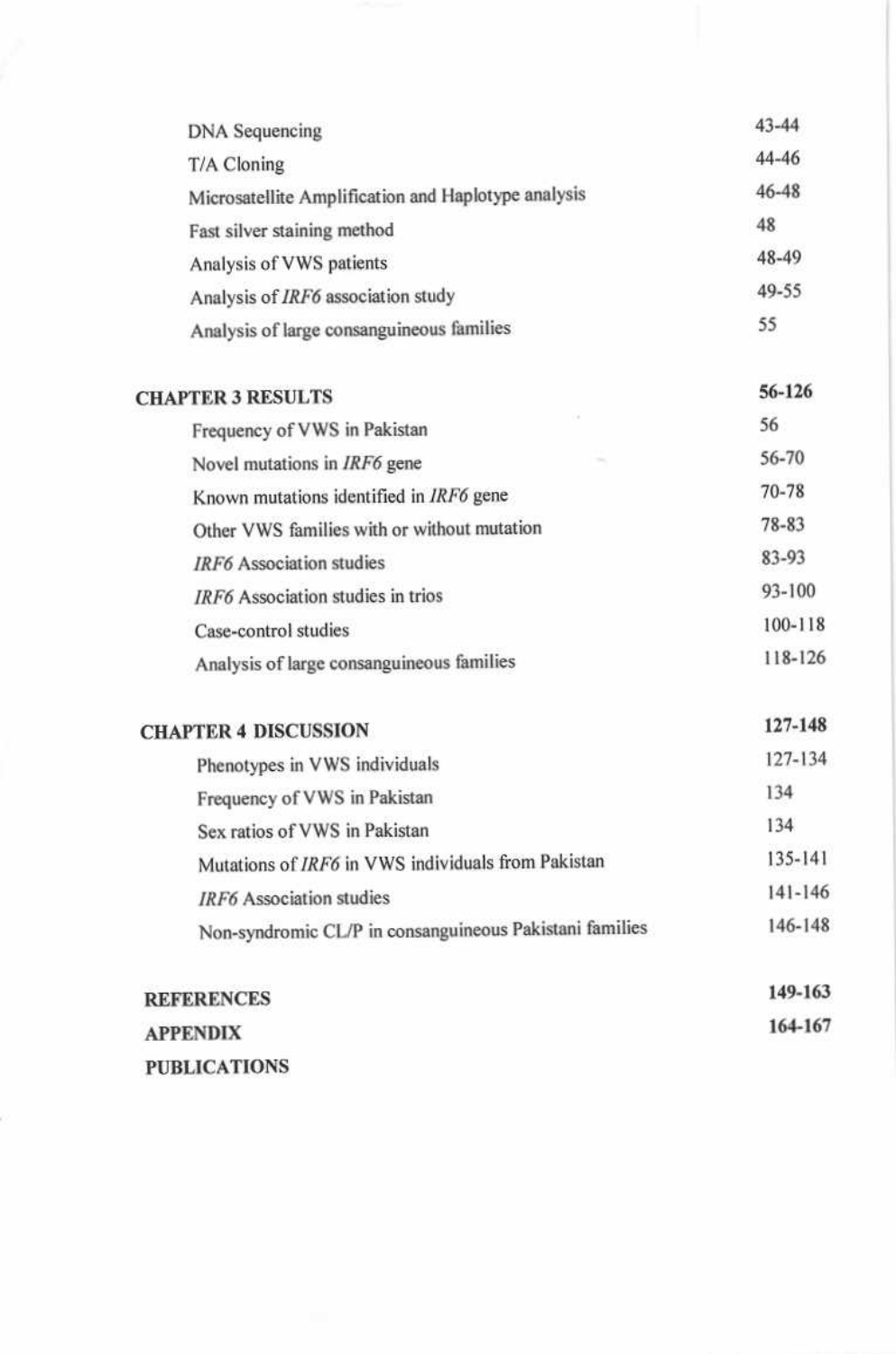## **LIST OF ABBREVIATIONS:**

| $(NH_4)_2SO_4$        | Ammonium Sulphate                            |
|-----------------------|----------------------------------------------|
| ABI                   | <b>Applied Biosystems</b>                    |
| $AP-2\alpha$          | Activator protein-2                          |
| <b>ARMS</b>           | Amplification refractory mutation system     |
| <b>BMPs</b>           | Bone Morphogenetic proteins                  |
| <b>BSL-II</b>         | Biosafety level 2                            |
| CaCl <sub>2</sub>     | Calcium chloride                             |
| cc                    | Cubic centimeter                             |
| CH <sub>3</sub> COONa | Sodium acetate                               |
| <b>CL</b>             | Cleft lip                                    |
| CL/P                  | Cleft lip with or without cleft palate       |
| <b>CLAPP</b>          | Cleft lip and palate association of Pakistan |
| <b>CLP</b>            | Cleft lip and cleft palate                   |
| cM                    | Centi-Morgan                                 |
| CP                    | Cleft palate                                 |
| <b>DLX</b>            | <b>Distalless</b>                            |
| <b>DNA BD</b>         | DNA binding domain                           |
| <b>DNA</b>            | Deoxyribonucleic acid                        |
| dNTPs                 | Deoxyribonucleotide                          |
| <b>EDTA</b>           | Ethylene-diamine tetra acetic acid           |
| EGF                   | Epidermal growth factor                      |
| FGF                   | Fibroblast growth factor                     |
| <b>FOXE1</b>          | Forkhead box protein E1                      |
| GABRB3                | Gamma-aminobutyric acid receptor subunit β3  |
| GLI <sub>2</sub>      | Zinc finger protein                          |
| <b>GSC</b>            | Goosecoid                                    |
| <b>IPTG</b>           | Isopropyl β-D-1-thiogalactopyranoside        |
| <b>IRB</b>            | <b>Institution Review Board</b>              |
| IRF6                  | Interferon regulatory factor 6               |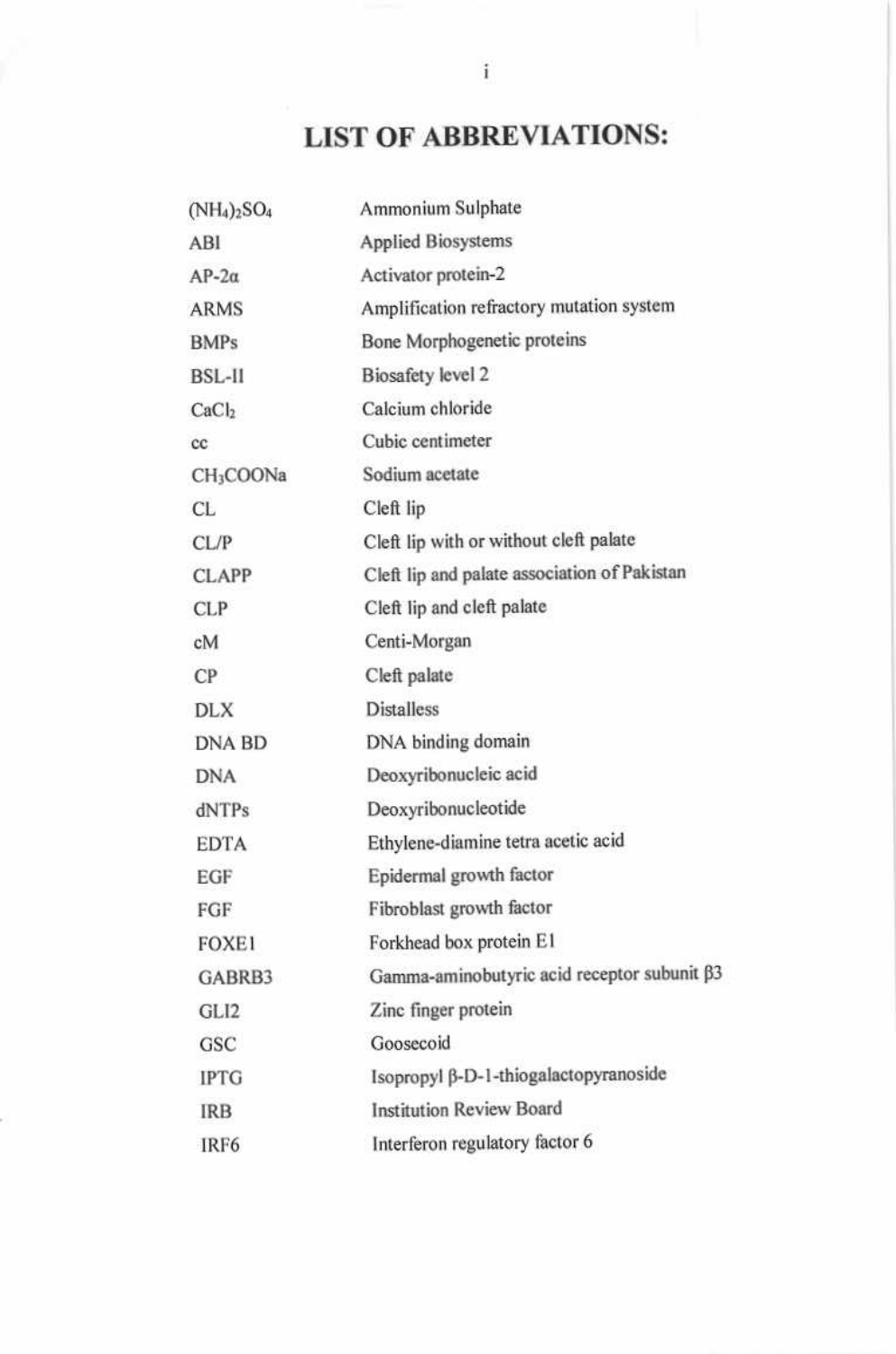| KCI                  | Potassium chloride                               |
|----------------------|--------------------------------------------------|
| LB                   | Luria-Bertani                                    |
| LD                   | Linkage disequilibrium                           |
| LOD                  | Log of odds ratio                                |
| M                    | Molarity                                         |
| μM                   | Micro molar                                      |
| MgCl <sub>2</sub>    | Magnesium chloride                               |
| mM                   | Milli molar                                      |
| <b>MSX</b>           | Muscle segment                                   |
| <b>MTHFR</b>         | Methylenetetrahydrofolate reductase              |
| Na <sub>2</sub> EDTA | Disodium ethylene-diamine tetra acetic acid      |
| NaCl                 | Sodium chloride                                  |
| <b>NaOH</b>          | Sodium hydroxide                                 |
| nm                   | Nano meter                                       |
| OFC                  | Orofacial clefts                                 |
| <b>OTX</b>           | Orthodontical                                    |
| PBD                  | Protein binding domain                           |
| <b>PCR</b>           | Polymerase chain reaction                        |
| PIC                  | Polymorphism information content                 |
| pmole                | Pico mole                                        |
| <b>PPS</b>           | Popliteal pterygium syndrome                     |
| PVRL1                | Poliovirus receptor-related 1                    |
| <b>RARA</b>          | Retinoic acid receptor alpha                     |
| SATB <sub>2</sub>    | Special AT-rich sequence binding protein 2       |
| SDS                  | Sodium dodecyl sulfate                           |
| <b>SHH</b>           | Sonic hedgehog                                   |
| SKI                  | Sloan-Kettering Institute                        |
| <b>SMIR</b>          | Smad-interferon regulatory factor-binding domain |
| <b>SNP</b>           | Single nucleotide polymorphism                   |
| SPRY <sub>2</sub>    | Sprouty homolog 2                                |
| SUMO1                | Small ubiquitin-like modifier                    |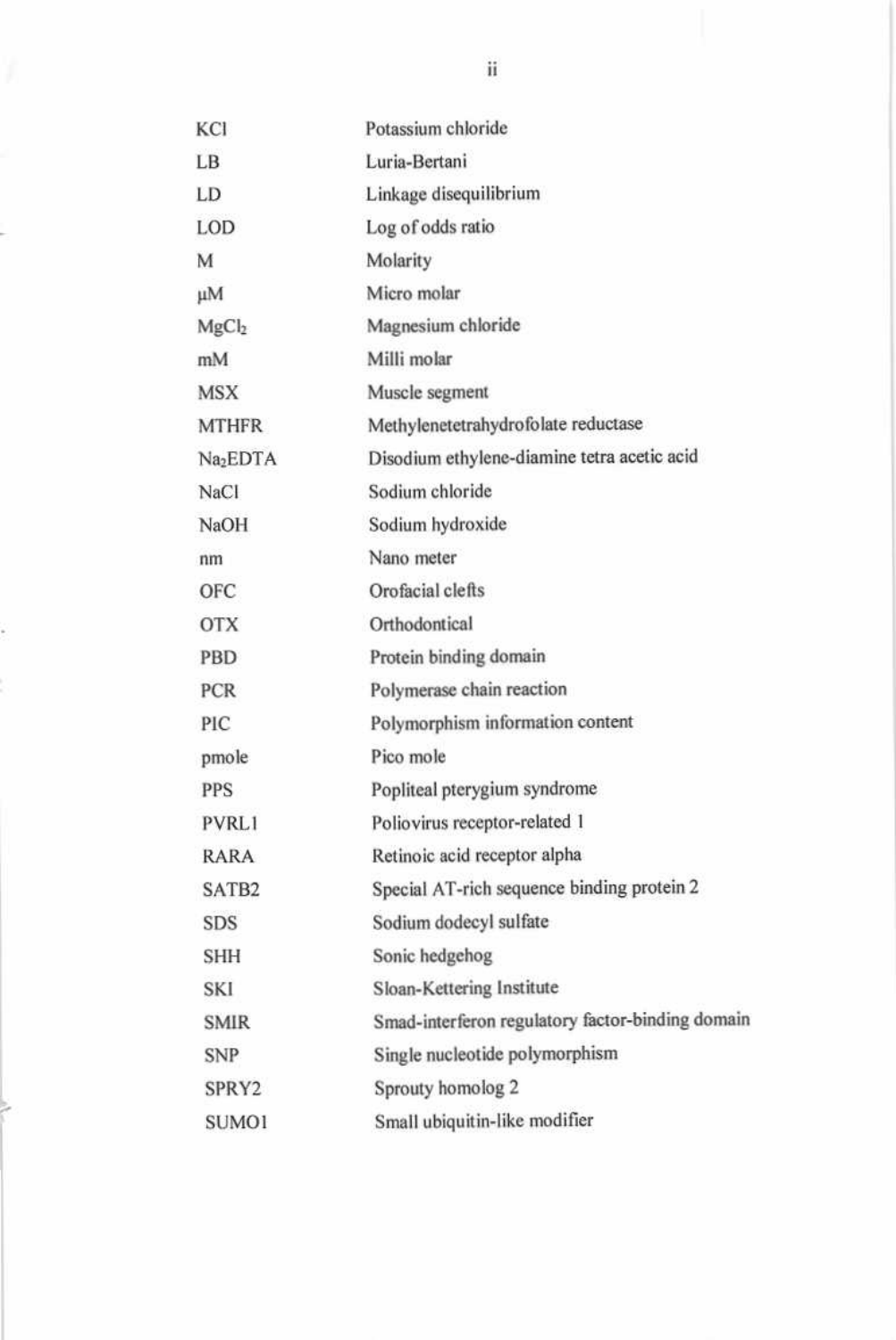| T.E          | <b>Tris EDTA</b>                                     |
|--------------|------------------------------------------------------|
| T/A          | Thymine/Adenine                                      |
| Taq          | Thermus aquaticus                                    |
| <b>TBX10</b> | T-box developmental gene 10                          |
| <b>TDT</b>   | Transmission disequilibrium test                     |
| TGFa         | Transforming growth factor alpha                     |
| TGFB         | Transforming growth factor beta                      |
| <b>TP53</b>  | Tumor protein 53                                     |
| TP73L        | Tumor protein p73-like                               |
| UV           | Ultraviolet                                          |
| <b>VWS</b>   | Van der Woude syndrome                               |
| X-gal        | 5-bromo-4-chloro-3-indolyl-beta-D-galacto-pyranoside |

×

 $\overline{\text{iii}}$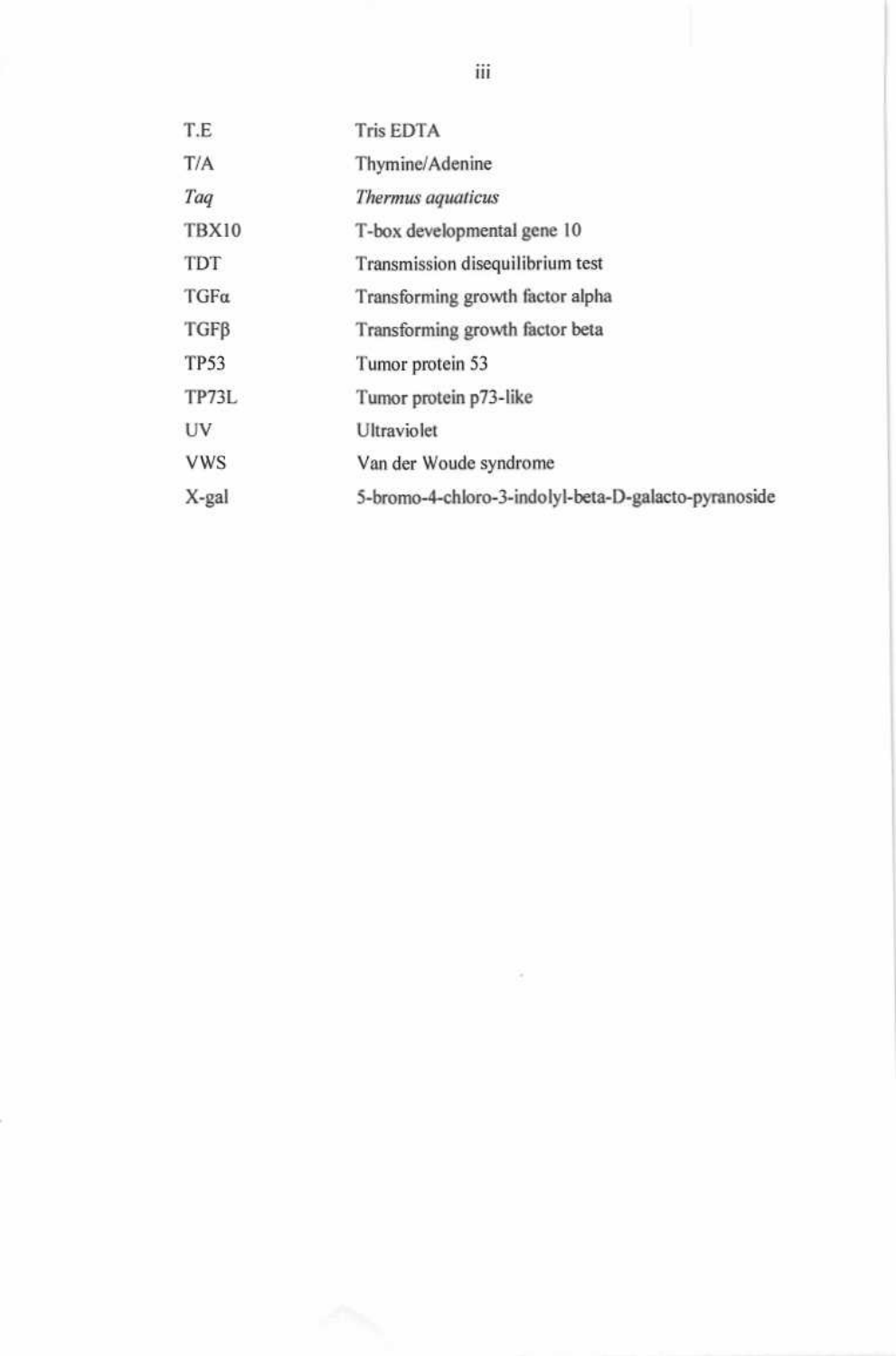# **LIST OF TABLES**

| Table No. | Topic                                                                                                                     | Page No. |
|-----------|---------------------------------------------------------------------------------------------------------------------------|----------|
| 1.1       | Genetic loci for orofacial clefts                                                                                         | 10       |
| 2.1       | Primer sequences for PCR and DNA sequencing of IRF6                                                                       | 33       |
| 2.2       | Primer sequences for SNP genotyping of IRF6 by tetra-primer<br><b>ARMS-PCR</b>                                            | 36       |
| 2.3       | Primer sequences for mutational screening of normal controls by<br>tetra-primer ARMS-PCR                                  | 37       |
| 2.4       | Primer sequences for competitive allele specific PCR                                                                      | 38       |
| 2.5       | Conditions for PCR amplification of different exons of IRF6 gene                                                          | 39       |
| 2.6       | Conditions for tetra-primer ARMS-PCR for SNP genotyping                                                                   | 41       |
| 2.7       | Conditions for mutational screening of normal controls by<br>tetra-primer ARMS-PCR                                        | 42       |
| 2.8       | Amplification conditions for sequencing PCR                                                                               | 45       |
| 2.9       | PCR program for microsatellite markers amplification                                                                      | 47       |
| 2.10      | Contingency table used in transmission disequilibrium test                                                                | 52       |
| 3.1       | Table of IRF6 gene mutations in Pakistani VWS families                                                                    | 57       |
| 3.2       | Table showing genotype frequencies and the minor allele frequencies<br>of the four SNPs of IRF6 in the normal controls    | 92       |
| 3.3       | Table showing the results of transmission disequilibrium test in trios                                                    | 94       |
| 3.4       | Pair-wise linkage disequilibrium between the four markers in trios                                                        | 96       |
| 3.5       | LOD scores between different markers in the trio study calculated<br>by Haploview program                                 | 98       |
| 3.6       | Table showing haplotype associations between rs2235375 and<br>rs2013162 in the trio study                                 | 101      |
| 3.7       | Table showing haplotype associations between rs2235375,<br>rs2013162, and rs1319435 in the trio study                     | 103      |
| 3.8       | Table showing haplotype associations between rs2235543, rs2235375, 104<br>$rs2013162$ , and $rs1319435$ in the trio study |          |
| 3.9       | Table showing the results of transmission disequilibrium test in the<br>case-control study                                | 106      |
| 3.10      | Table showing the genotypes transmitted in cases and controls                                                             | 107      |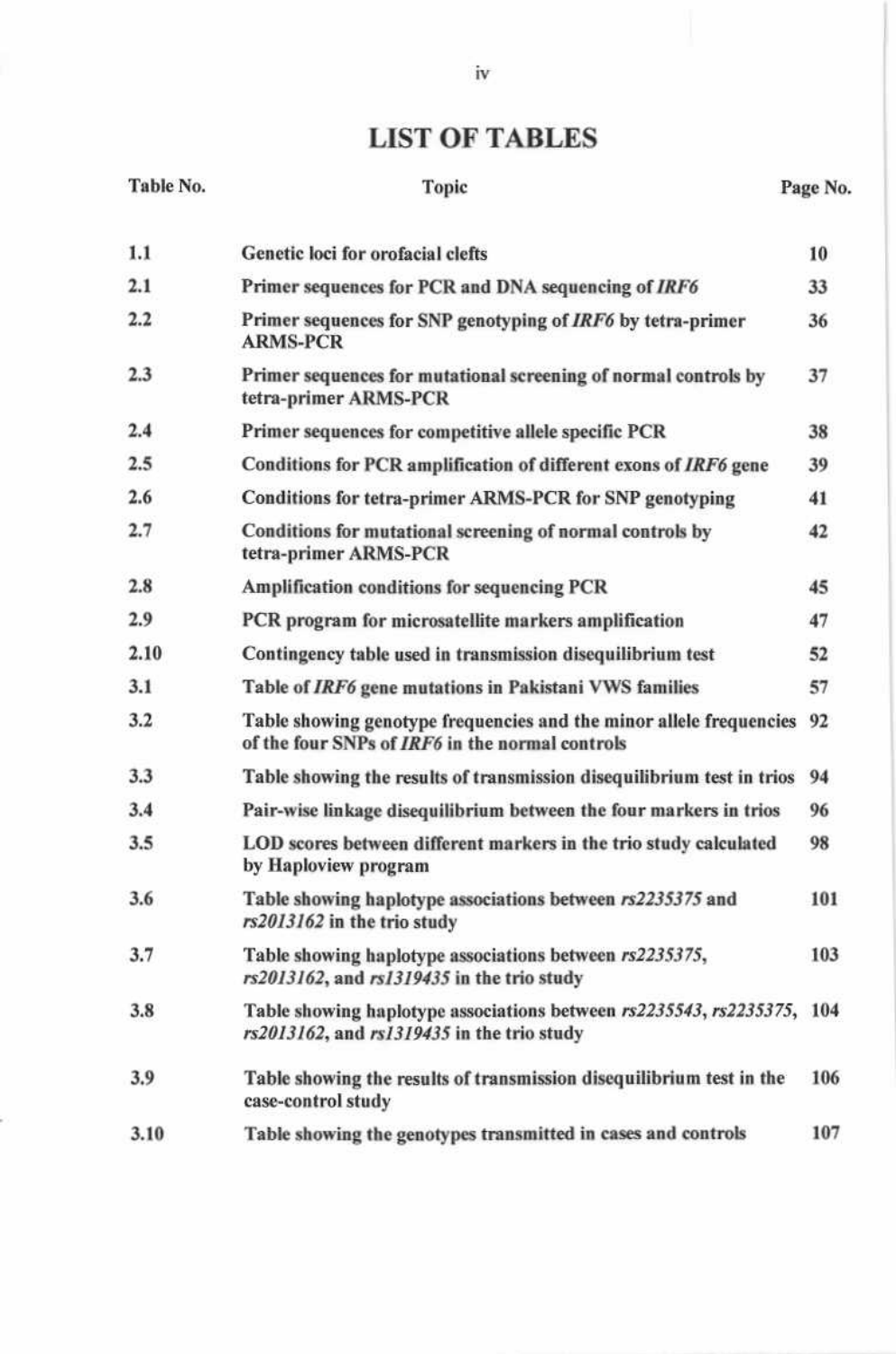### Table No.

## Topic

V

## Page No.

| 3.11 | Odds ratio for genotypes in case-control study                                                                                   | 108 |
|------|----------------------------------------------------------------------------------------------------------------------------------|-----|
| 3.12 | Pair-wise linkage disequilibrium between the four markers in the<br>case-control study                                           | 110 |
| 3.13 | LOD scores between different markers in the case-control study<br>calculated by the Haploview program                            | 111 |
| 3.14 | Table showing haplotype associations between rs2235375 and<br>rs2013162 in the case-control study                                | 113 |
| 3.15 | Table showing haplotype associations between rs2013162 and<br>rs1319435 in the case-control study                                | 115 |
| 3.16 | Table showing haplotype associations between markers rs2235375,<br>rs2013162, and rs1319435 in the case-control study            | 117 |
| 3.17 | Table showing haplotype associations between markers rs2235543,<br>rs2235375, rs2013162, and rs1319435 in the case-control study | 120 |
| 3.18 | Table showing the results from Merlin of the highest scoring<br>markers for family CLP-SM2                                       | 125 |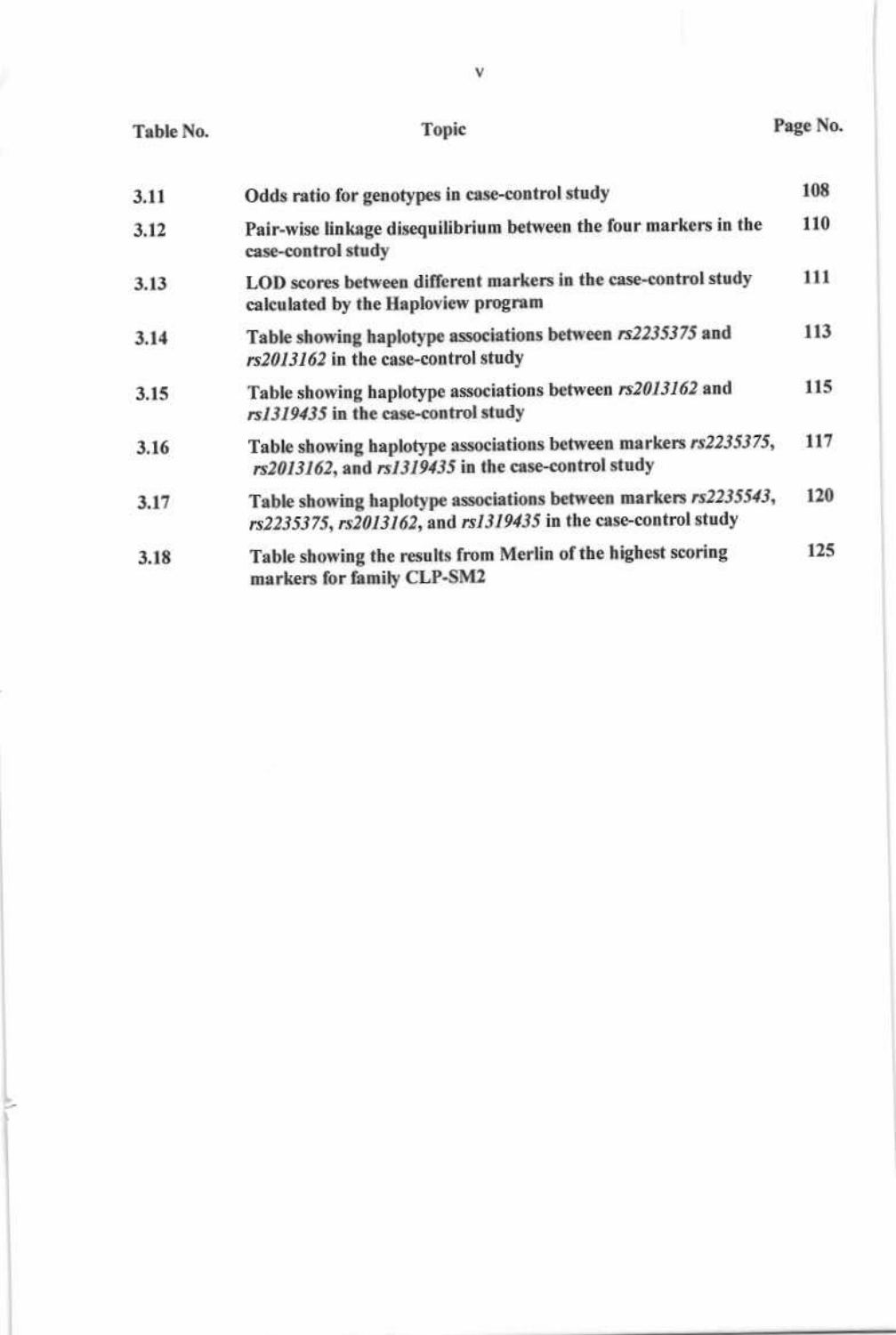## **LIST OF FIGURES**

| Figure No.<br>Topic | Page No. |
|---------------------|----------|
|---------------------|----------|

| 1.1  | Photographs of different phenotypes of cleft lip              | 2              |
|------|---------------------------------------------------------------|----------------|
| 1.2  | Photographs of different types of cleft palate                | 3              |
| 1.3  | Different ethnic groups in Pakistan                           | $\overline{7}$ |
| 1.4  | Diagrammatic representation of IRF6                           | 12             |
| 1.5  | Photographs showing VWS phenotype                             | 14             |
| 3.1  | Percentage of IRF6 mutations in Pakistani VWS patients        | 58             |
| 3.2  | Percentage of different mutations of IRF6                     | 59             |
| 3.3  | Percentage of novel and known mutations found in IRF6         | 60             |
| 3.4  | Number and distribution of novel mutations in different exons | 61             |
| 3.5  | Family VWS-SM17 and identification of a novel mutation        | 63             |
| 3.6  | Family VWS-SM20 and identification of a novel mutation        | 64             |
| 3.7  | Family VWS-SM15 and identification of a novel mutation        | 65             |
| 3.8  | Family VWS-SM2 and identification of a novel mutation         | 67             |
| 3.9  | Family VWS-SM16 and identification of a novel mutation        | 68             |
| 3.10 | Family VWS-SM19 and identification of a novel mutation        | 69             |
| 3.11 | Family VWS-SM3 and identification of a novel mutation         | 71             |
| 3.12 | Family VWS-SM9 and mutation identification                    | 72             |
| 3.13 | Family VWS-SM18 and mutation identification                   | 74             |
| 3.14 | Family VWS-SM12 and mutation identification                   | 75             |
| 3.15 | Family VWS-NU1 and mutation identification                    | 76             |
| 3.16 | Family VWS-SM6 and mutation identification                    | 77             |
| 3.17 | Families VWS-SM1, VWS-SM10 and VWS-SM21                       | 79             |
| 3.18 | Family VWS-SM5 and mutation identification                    | 80             |
| 3.19 | Family VWS-SM7 and mutation identification                    | 81             |
| 3.20 | Family VWS-SM13                                               | 82             |
| 3.21 | Families VWS-SM8, VWS-SM11, and VWS-SM22                      | 84             |
| 3.22 | <b>Family VWS-SM4</b>                                         | 85             |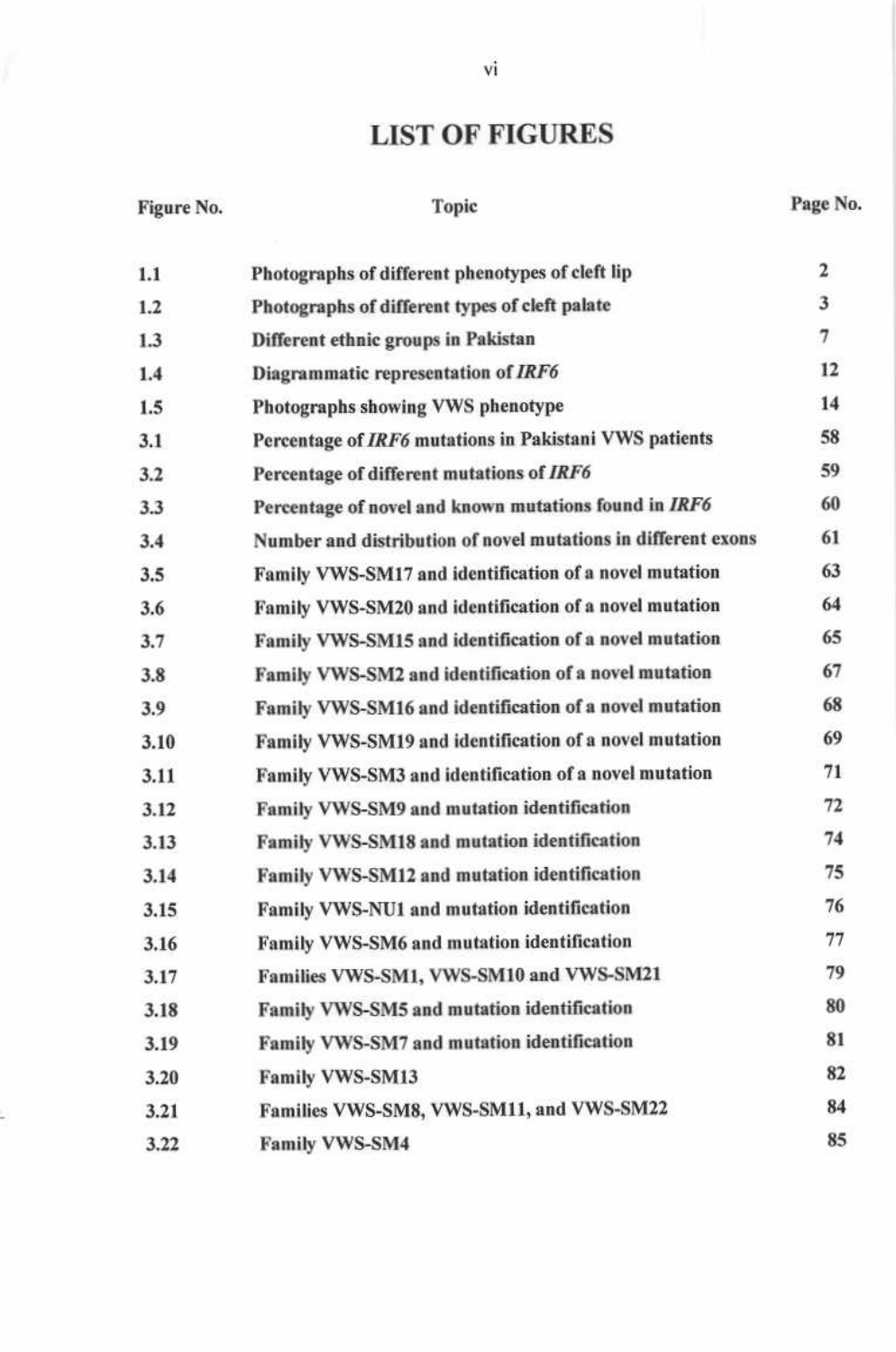| Figure No. | Topic                                                                                                                                              | Page No. |
|------------|----------------------------------------------------------------------------------------------------------------------------------------------------|----------|
| 3.23       | Ratio of affected males to affected females in IRF6 association study                                                                              | 87       |
| 3.24       | Bar graph showing the statistics of isolated cleft lip in single<br>affected individuals of IRF6 association study                                 | 88       |
| 3.25       | Bar graph showing the statistics of cleft lip with cleft palate<br>in single affected individuals of the IRF6 association study                    | 89       |
| 3.26       | Gel photographs of tetra-primer ARMS PCR for SNP<br>genotyping of rs2235543 and rs2235375                                                          | 90       |
| 3.27       | Gel photographs of tetra-primer ARMS PCR for SNP<br>genotyping of rs2013162 and rs1319435                                                          | 91       |
| 3.28       | LD plots for SNPs rs2235543, rs2235375, rs2013162 and<br>rs1319435                                                                                 | 95       |
| 3.29       | LD blocks for rs2235375 and rs2013162                                                                                                              | 97       |
| 3.30       | LD block and haplotypes between rs2235375, rs2013162                                                                                               | 99       |
| 3.31       | LD block showing rs2235375, rs2013162 and rs1319435                                                                                                | 102      |
| 3.32       | LD plot showing the presence of linkage disequilibrium<br>between rs2235375 and rs2013162 and rs2013162 and rs1319435<br>in the case-control study | 109      |
| 3.33       | LD block between rs2235375 and rs2013162 in the case-control study 112                                                                             |          |
| 3.34       | LD block between rs2013162 and rs1319435 in the case-control study 114                                                                             |          |
| 3.35       | LD block for markers rs2235375, rs2013162 and rs1319435 and<br>the haplotypes in the case-control study                                            | 116      |
| 3.36       | LD block for the markers rs2235543, rs2235375, rs2013162 and<br>rs1319435 and their haplotypes in the case-control study                           | 119      |
| 3.37       | Pedigree of family CLP-SM1 segregating non-syndromic CL/P                                                                                          | 121      |
| 3.38       | Pedigree of family CLP-SM2 with isolated CL/P                                                                                                      | 122      |
| 3.39       | Pedigree of family CLP-SM3                                                                                                                         | 123      |
| 3.40       | Pedigree of family CLP-SM2 with STR marker data from one                                                                                           | 124      |
|            | region in chromosome 12                                                                                                                            |          |
| 4.1        | Photographs showing unusual phenotypes in family VWS-SM4                                                                                           | 129      |

vii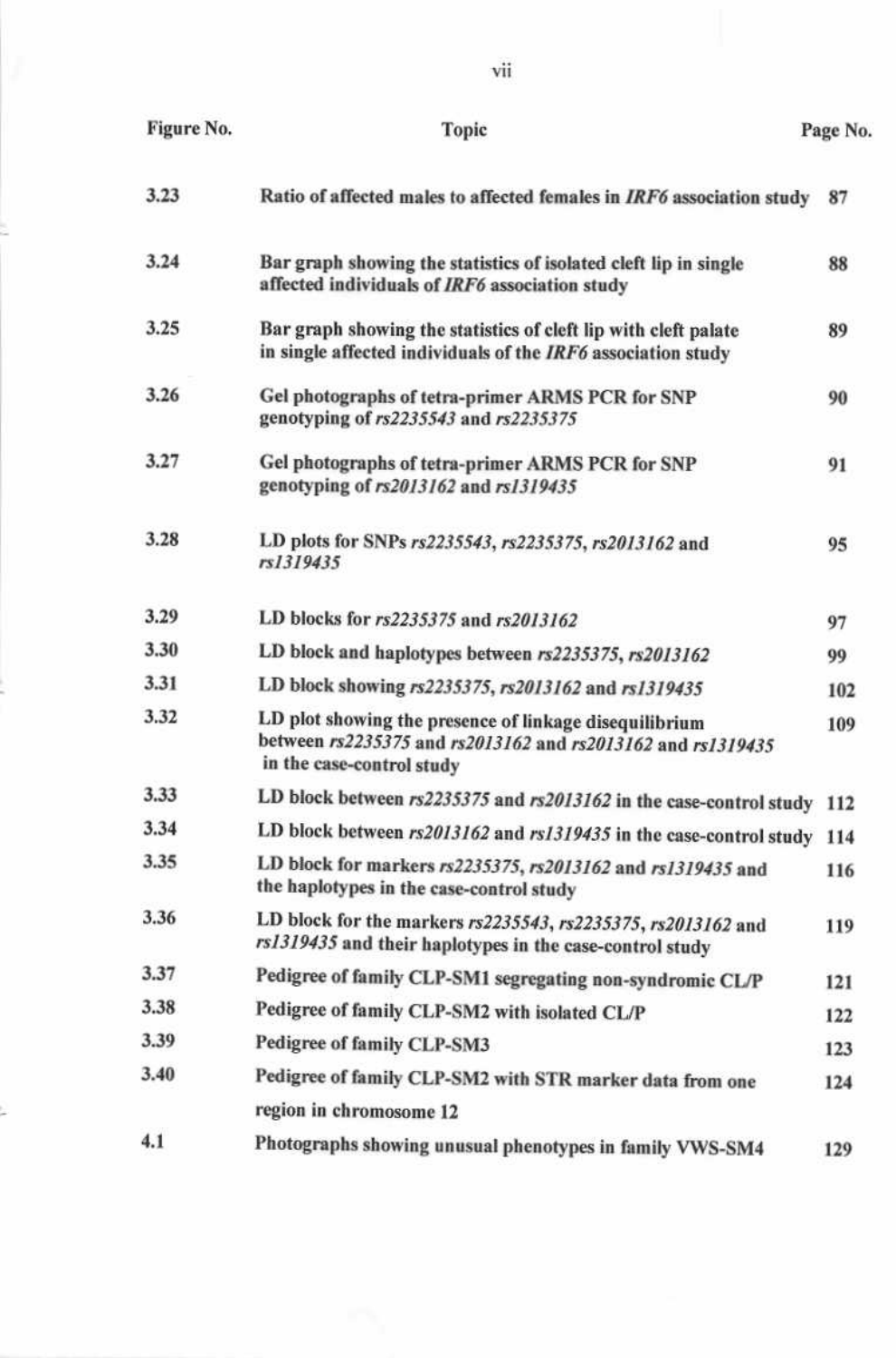| Figure No. | Topic                                                                                                            | Page No. |
|------------|------------------------------------------------------------------------------------------------------------------|----------|
| 4.2        | Photographs showing less commonly reported and unusual<br>lip pit phenotypes in some VWS families                | 132      |
| 4.3        | Clustal W alignment of the carboxy end of pfam 10401 showing<br>the conservation of IRF6 Ser 407 to IRF5 Ser 421 | 138      |

£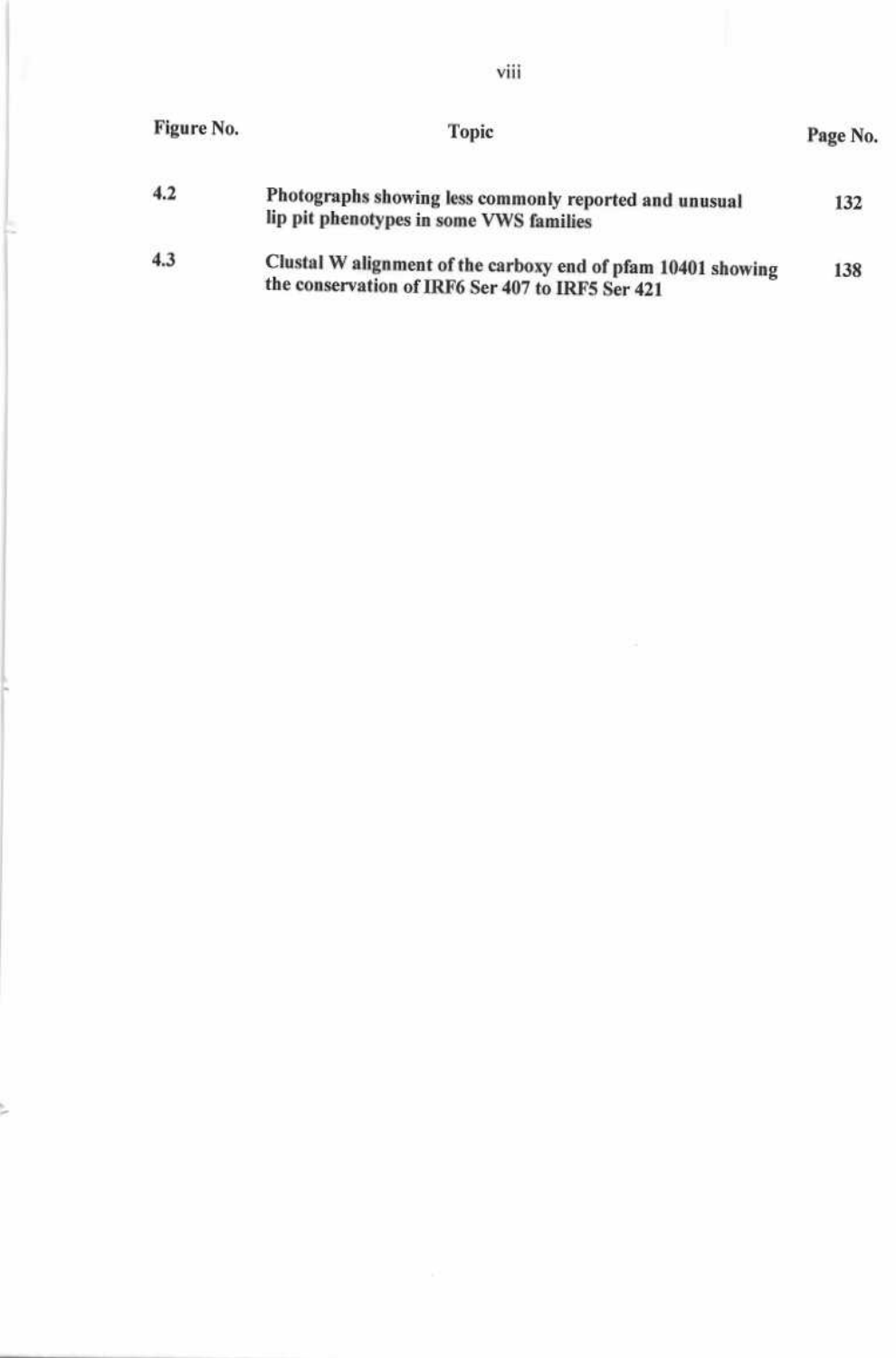## **ACKNOWLEDGEMENTS**

All praise to the Almighty Allah, Who always makes me feel His presence when I feel lost and disappointed. Allah Who always chose the best for me and made it possible for me to complete my research work and finally end up with this piece of writing.

This dissertation has the honor of passing the scrutiny of the ever-vigilant and highly scientific mind of my supervisor, Dr. Sadaf Naz. I feel lucky to have benefited from her caring supervision throughout the length and breadth of this research work. She always provided me with the best advice in all the matters of my life.

Credit, in no small measure, is also due to Professor Dr. Shahida Hassnain, my co-supervisor to whom I am greatly indebted. Her guidance has been like a lamplight I have studied and researched under. She always boosted me up, raised my morale and paved the way for me to walk, run and to finally reach my destination.

I am also really thankful to Professor Dr. Javed Iqbal who provided me the opportunity to work in the great working environment of the school of Biological sciences. I also express my gratitude to Dr. Naeem Rashid for his support and encouragement.

I owe sincere and earnest thanks to the plastic surgeons, Dr. Tajammul Hussain and Dr. Ghulam Qadir Fayyaz, who made access to the cleft patients possible.

I would also like to thank all the staff of the plastic surgery hospital in general and Mr. Ejaz Ahmed in particular who supported me and provided me the opportunity for timely patient contact and sample collection. I am also thankful to Mr. Zaidullah for his untiring efforts on the project.

I am truly indebted and thankful to all the families for their participation and cooperation.

My special thanks to the administration of the School of Biological Sciences and Department of Microbiology and Molecular Genetics for facilitating my work.

This research would not have been possible without the help and support of my lab fellows, colleagues and students.

 $i\mathbf{x}$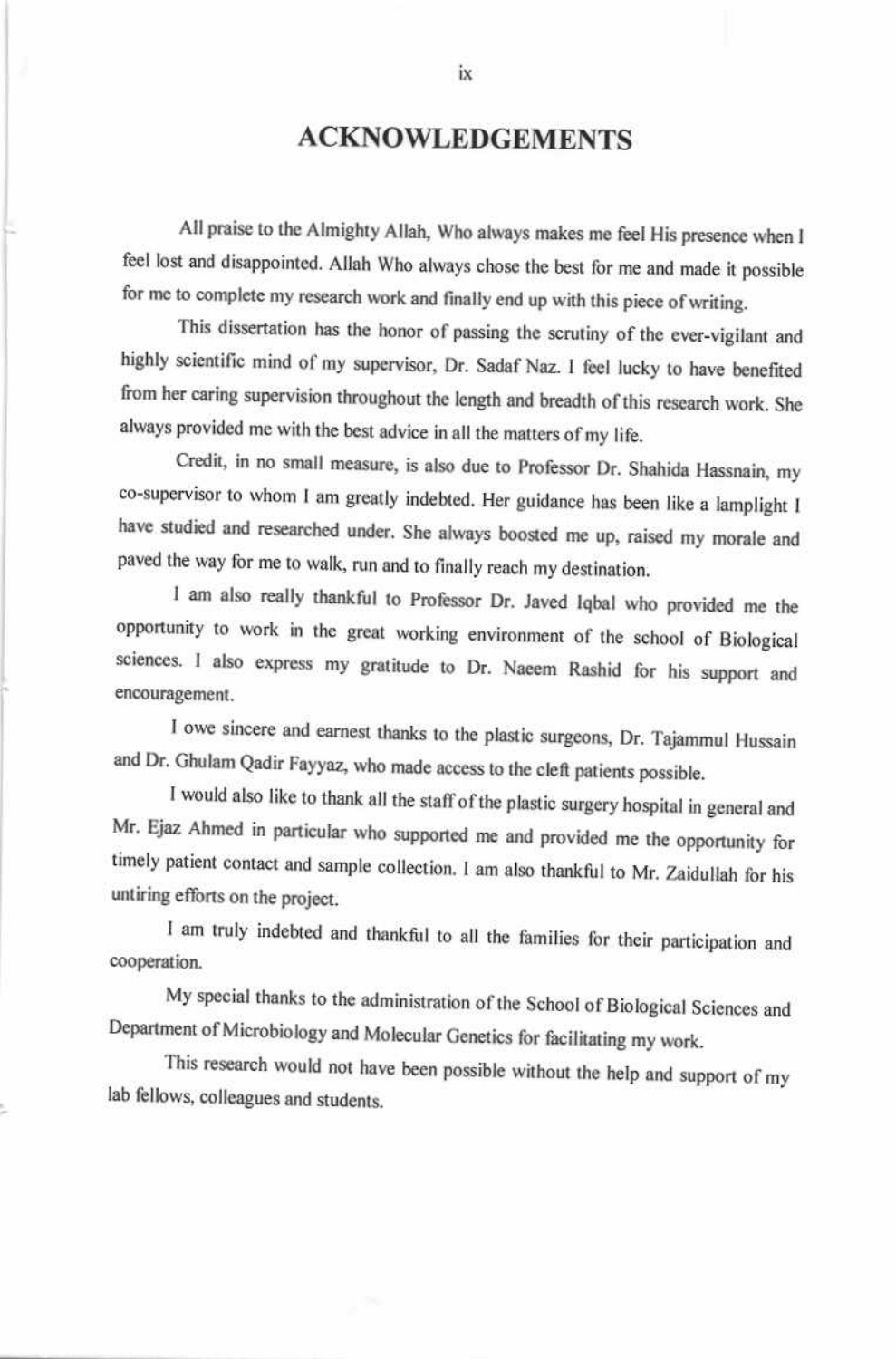I would also like to show my gratitude to my family who always encouraged me and provided me with moral and financial support.

It is a great pleasure for me to thank everyone who helped me write my dissertation successfully.

#### Saira Malik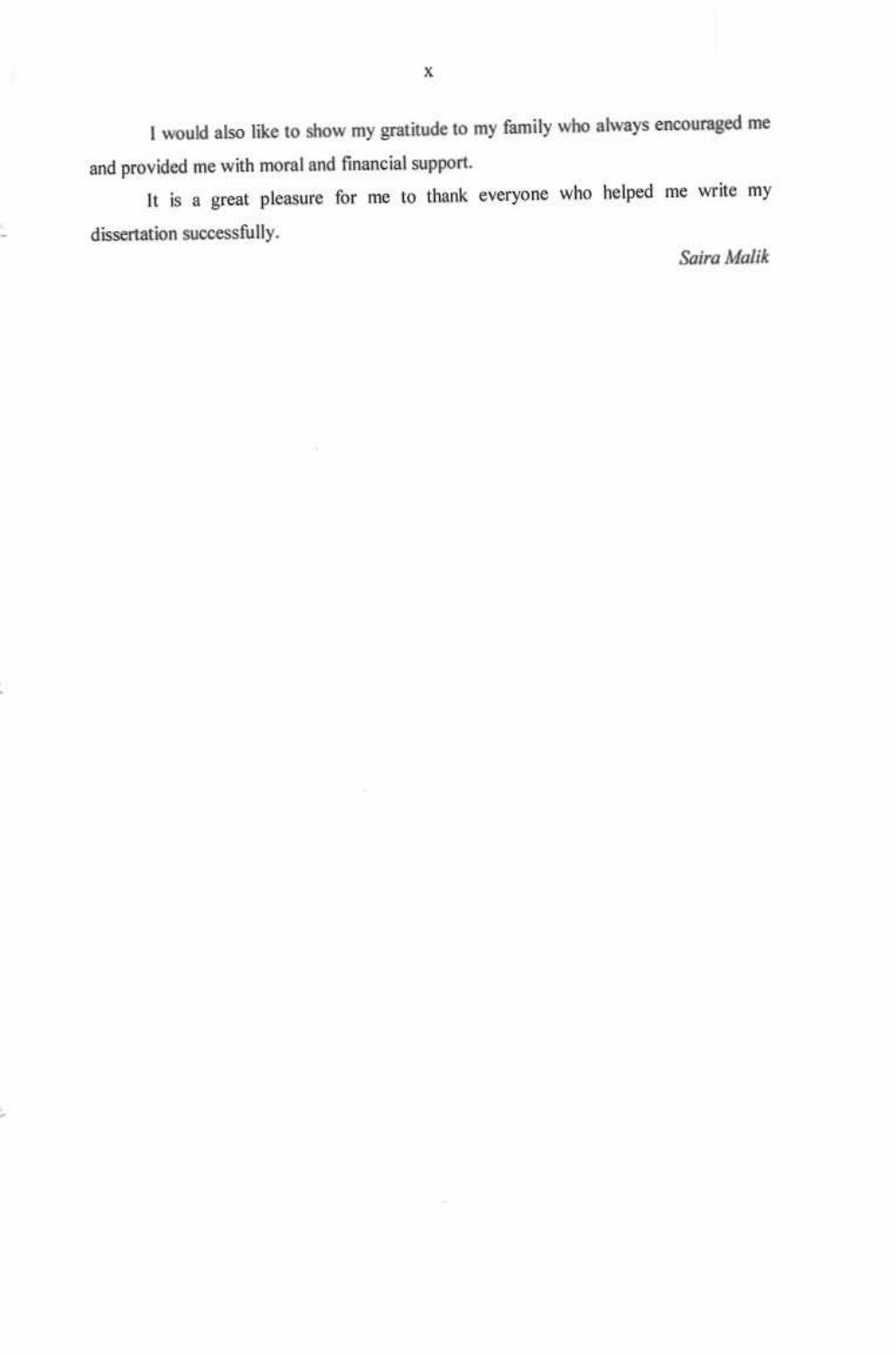#### **ABSTRACT**

Orofacial clefts including cleft lip and cleft palate are birth defects which may be present either alone as isolated or non-syndromic cleft, or they may be present in association with other anomalies as a syndrome. Van der Woude syndrome (VWS) is one of the most common syndromes which involves orofacial clefts and is usually one of the less severe syndromes of clefting. The most characteristic feature of VWS is the presence of lower lip pits which are present in about 85% of the cases. Mutations and polymorphisms in the gene Interferon regulatory factor 6 (IRF6) are known to cause both syndromic as well as non-syndromic forms of cleft lip and/or cleft palate in humans.

To date, no research has been performed on genetics of cleft lip with or without cleft palate in Pakistan. In the current study, 23 VWS patients were recruited from different areas of Punjab, Azad Kashmir and Balochistan. Mutational screening of IRF6 gene was performed on all collected samples. An association study between single nucleotide polymorphisms of IRF6 and non-syndromic cleft lip with or without cleft palate (CL/P) in single affected individuals was also performed. Additionally, 3 large consanguineous families with an apparent recessive mode of inheritance were recruited in search of novel loci for non-syndromic CL/P. The frequency of VWS identified in the current study was calculated to be 1.17% from the Punjab province and 1% from Azad Kashmir which was lower as compared to other world populations. Additionally 15 mutations including 7 novel and 8 known mutations within the coding region of IRF6 were identified which cause VWS. These mutations were found in 18 of 23 unrelated families segregating VWS from Pakistan. The newly identified mutations include 3 missense mutations (p.M1T, p.G99S, and p.S407P) while the 4 novel frameshift mutations are p.R7fsX52, p.A190fsX34, p.S212fsX12, and p.209fsX15. The known pathogenic variants included 6 missense and 2 nonsense mutations including p.R84C, p.V321M, p.R250Q, p.C374W, p.R400W, and p.R400Q, p.Q204X, and p.R412X. The present findings add to the spectrum of IRF6 mutations which are responsible for VWS. Additionally, the identification of the same mutations responsible for VWS in Pakistan, as reported in other populations worldwide, marks these residues as mutational hotspots.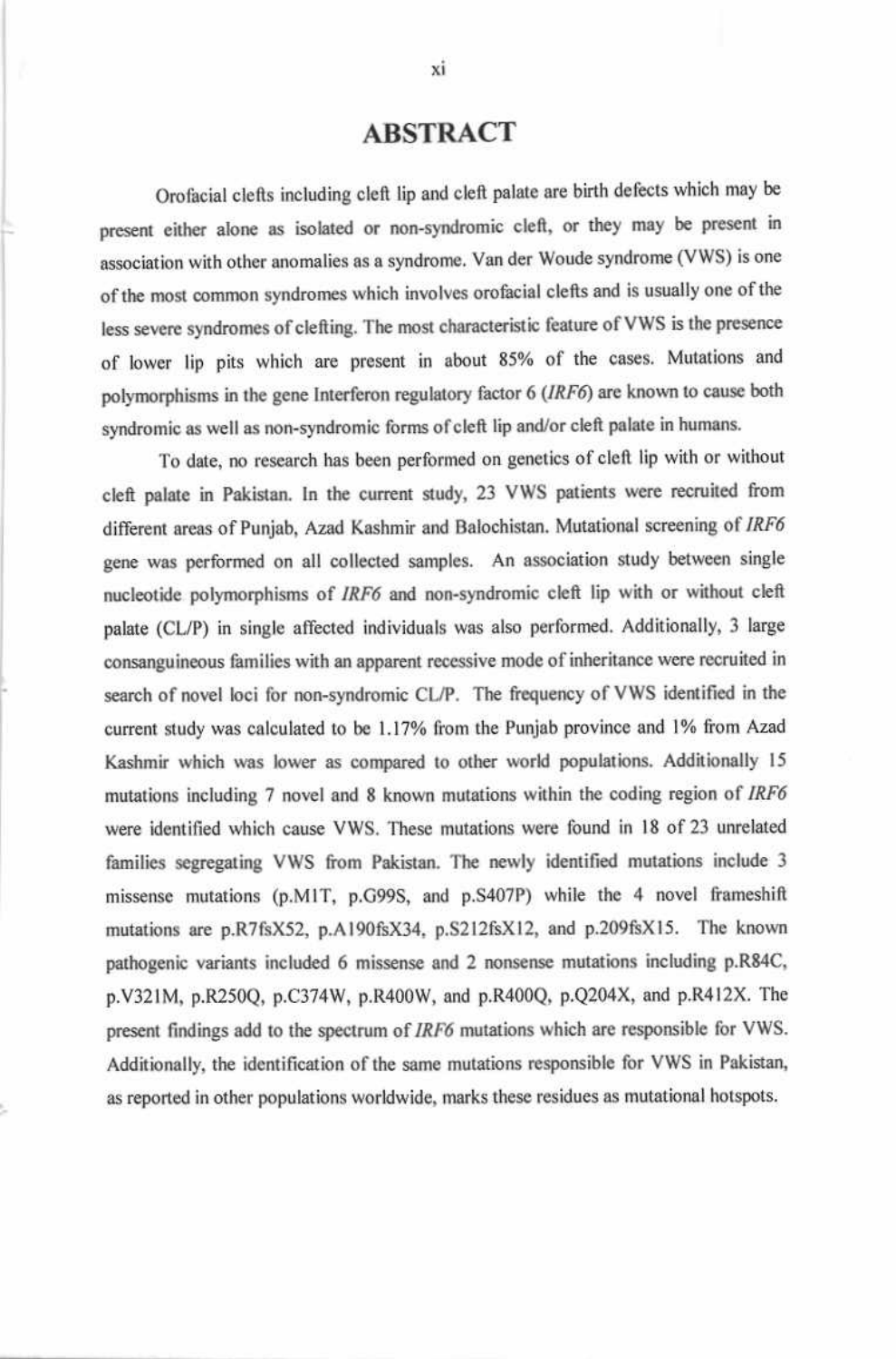In the association studies between single nucleotide polymorphisms in and around IRF6 (rs2235543, rs2235375, rs2013162, and rs1319435) and non-syndromic CL/P in case-parent trios from Punjab, the transmission disequilibrium test (TDT) showed highly significant association of the 'C' allele of rs2235375 with non-syndromic CL/P (P=0.008). These results identify  $IRF6$  as a significant contributor to non-syndromic CL/P in Pakistan.

Three large consanguineous families with non-syndromic CL/P and recessive mode of inheritance were also analyzed in search of novel loci. Linkage analysis suggests that regions on chromosome 9 are likely implicated in orofacial clefting in family CLP-SM1. Other regions, such as those on chromosome 5, may also be significant in the inheritance of CL/P in family CLP-SM1. Beyond the dubious region on chromosome 12, family CLP-SM2 did not provide any obvious candidates of linkage. Based on these findings, it is expected that there will be more complexity in the inheritance of CL/P than single allele acting through a classical recessive or dominant model.

The results of this study have demonstrated for the first time the important role of IRF6 in clefting in the Pakistani population. It has also further revealed the genetic complexity of non-syndromic cleft lip with or without cleft palate even in families which seem to segregate the disorder in an apparent Mendilian inheritance pattern. Identification of responsible genes will reveal pathways necessary for normal orofacial development.